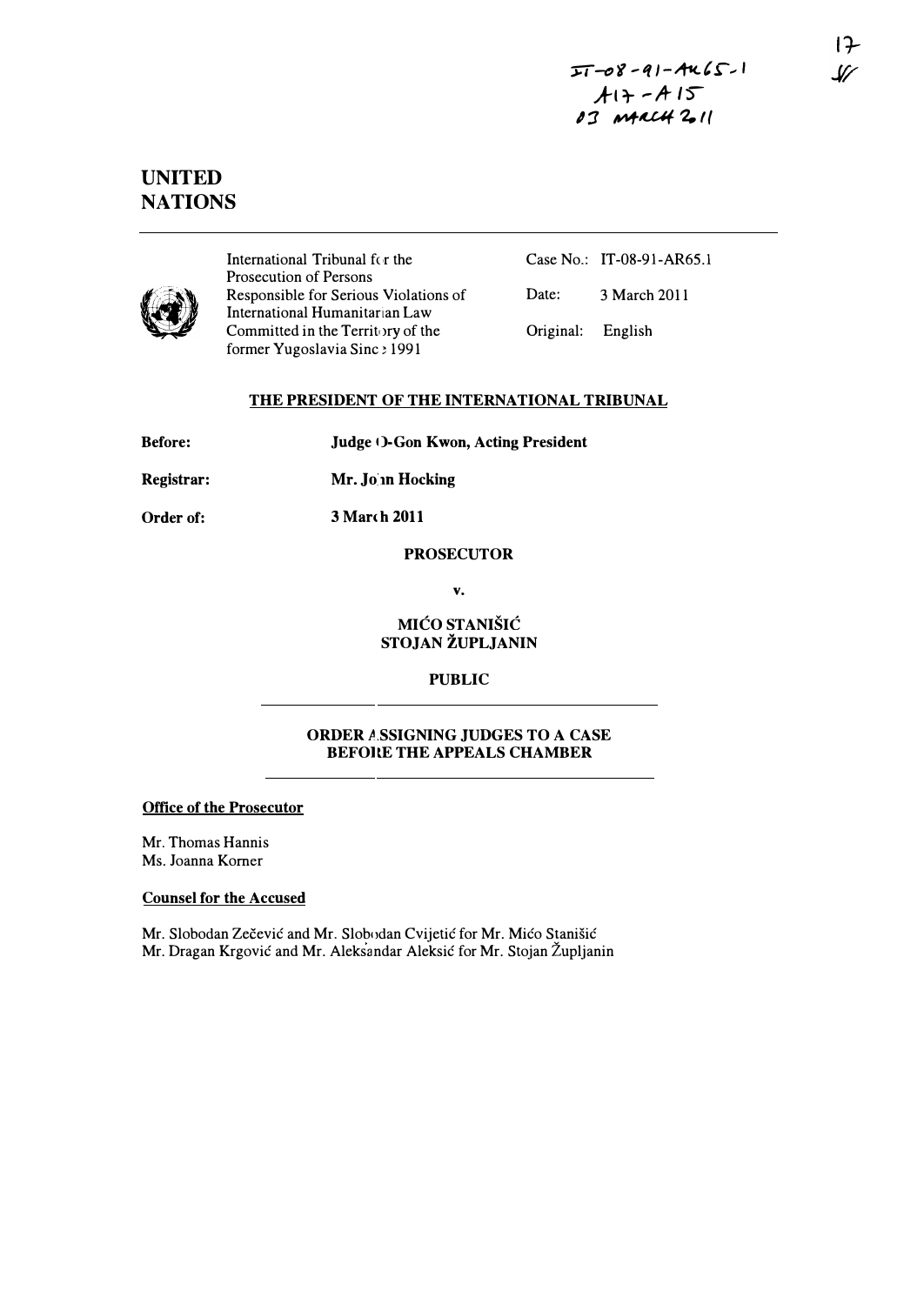I, O·GON KWON, Acting Presiden! of the International Tribunal for the Prosecution of Persons Responsible for Serious Violations of International Humanitarian Law Committed in the Territory of the former Yugoslavia since 1991 ("International Tribunal"),

NOTING the "Decision Denying Mico Stanisic's Request for Provisional Release During the Break After the Close of the Prosecution Case with Separate Declaration of Judge Guy Delvoie" issued by Trial Chamber 11 ("Trial Chamber") on 28 February 2011;

NOTING "Mr. Mićo Stanisić's Appeal Against the Decision Denying Mićo Stanišić's Request for Provisional Release During the Break After the Close of the Prosecution Case with Separate Declaration of Judge Guy Delvoie" filed on 28 February 2011;

NOTING that President Patrick Rohinson is currently absent from the International Tribunal and that, pursuant to Rule 21 of the Rules of Procedure and Evidence of the International Tribunal, the Vice-President shall exercise the functions of the President in case of the latter's absence or inability to act;

CONSIDERING Articles 12(3) and 14(2) of the Statute of the International Tribunal and Rule 65 of the Rules of Procedure and Evidence of the International Tribunal;

CONSIDERING the composition of the Appeals Chamber of the International Tribunal as set out in document IT/263 issued on 11 May 2009;

HEREBY ORDER that the Bench in *Prosecutor v. Mićo Stanišić et al.*, Case No. IT-08-91-AR65.1, shall be composed as follows:

Judge Patrick Robinson Judge Mehmet Giiney Judge Liu Daqun Judge Andrésia Vaz Judge Theodor Meron